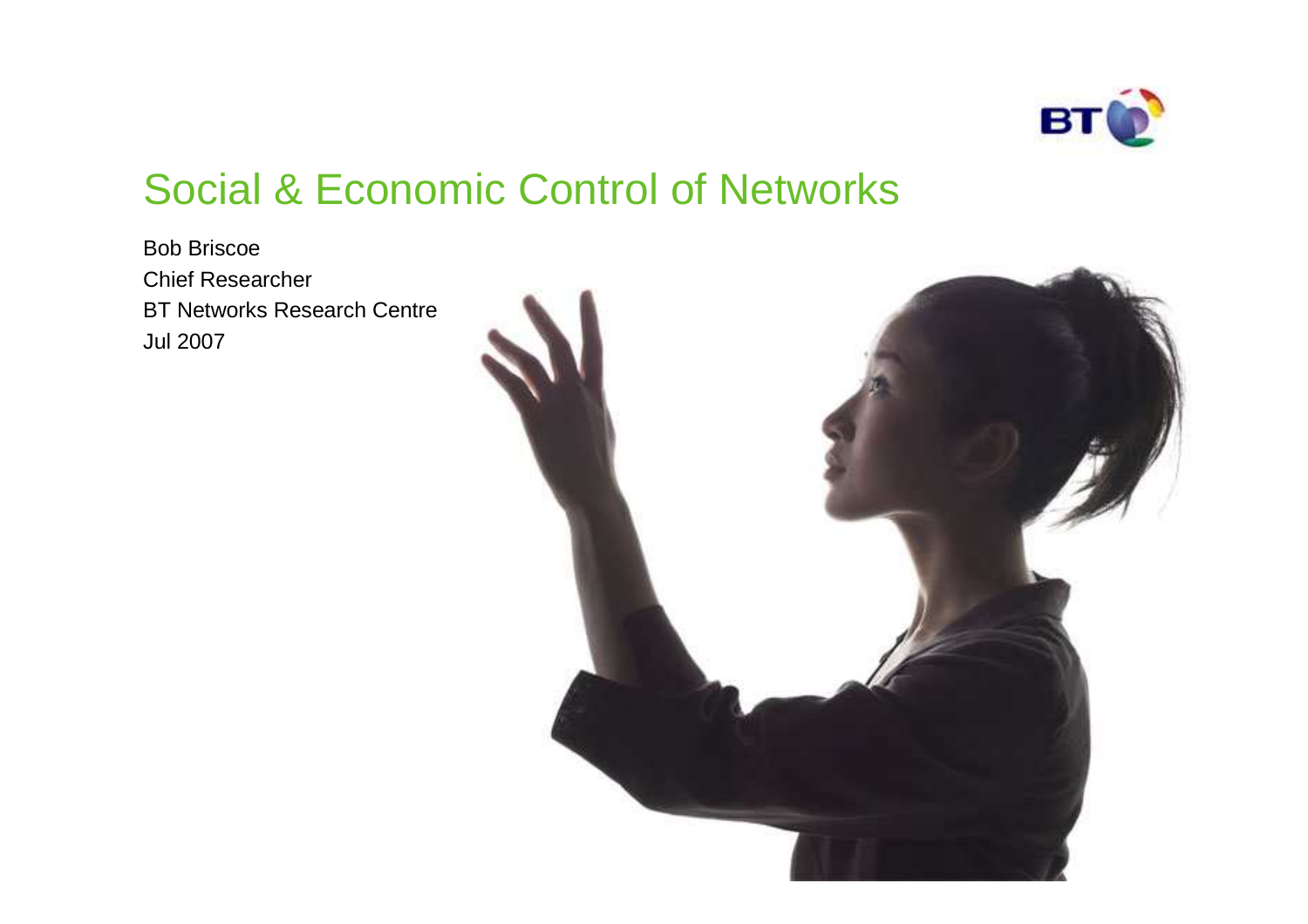## Future Communications ArchitectureBT's Strategic Research

- •current Future Comms Arch programme started 2002
- • based on earlier research (1997-2002) into
	- social & market control of comms <www.m3iproject.org>
	- pervasive computing in the environment & society
- organisational style
	- decide focus: classic problems and/or critical pinch points
	- understand the end-game (mostly economic insights)
	- design the end-game (engineering)
	- design next step (protocol engineering)
	- initiate industry collaboration & follow thru to solution over years

now

- technical style
	- shifting outcomes of tensions in society & economy control 'net
	- 'design for tussle'



next future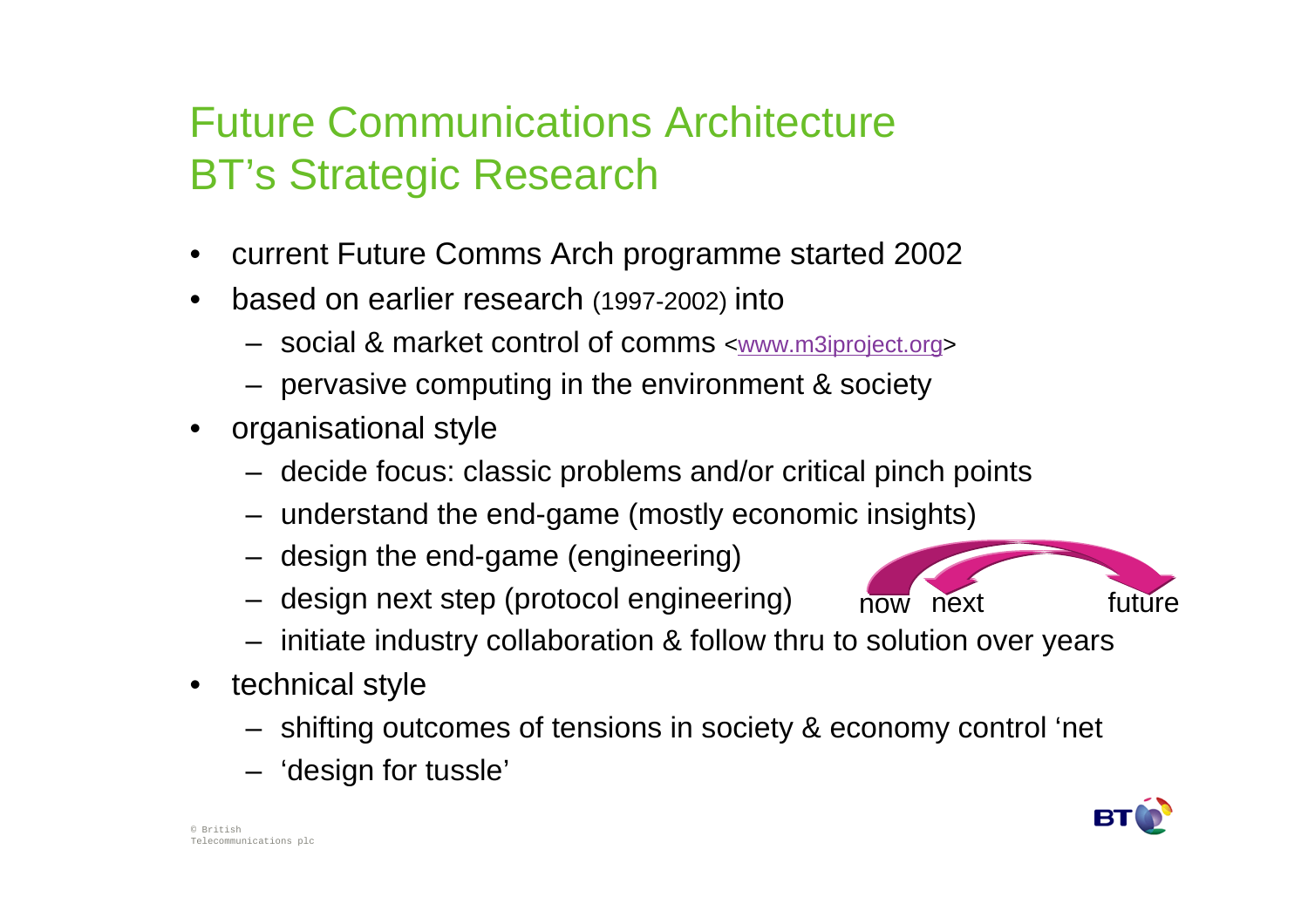#### Internet resource sharing architecturelimit freedom to limit the freedom of others?

- • no. of access lines that can congest *any* other Internet link
	- has stayed around 1,000 100,000
- • shares of congested links: continual conflict:
	- betw. real people (ISPs' customers)
	- between real businesses(ISPs/NGNs vs Service Providers)



 redesign to ensure the Internet •is both shaped by and shapes the outcome of tussles in the economy & society**BT** 

for comparison: ~10M lines ringed in red

Internet topology visualization produced by Walrus

nternet topology

(Courtesy of Young Hyun, CAIDA)

visualization produced by Walrus<br>Courtesy of Young Hyun, CAIDA)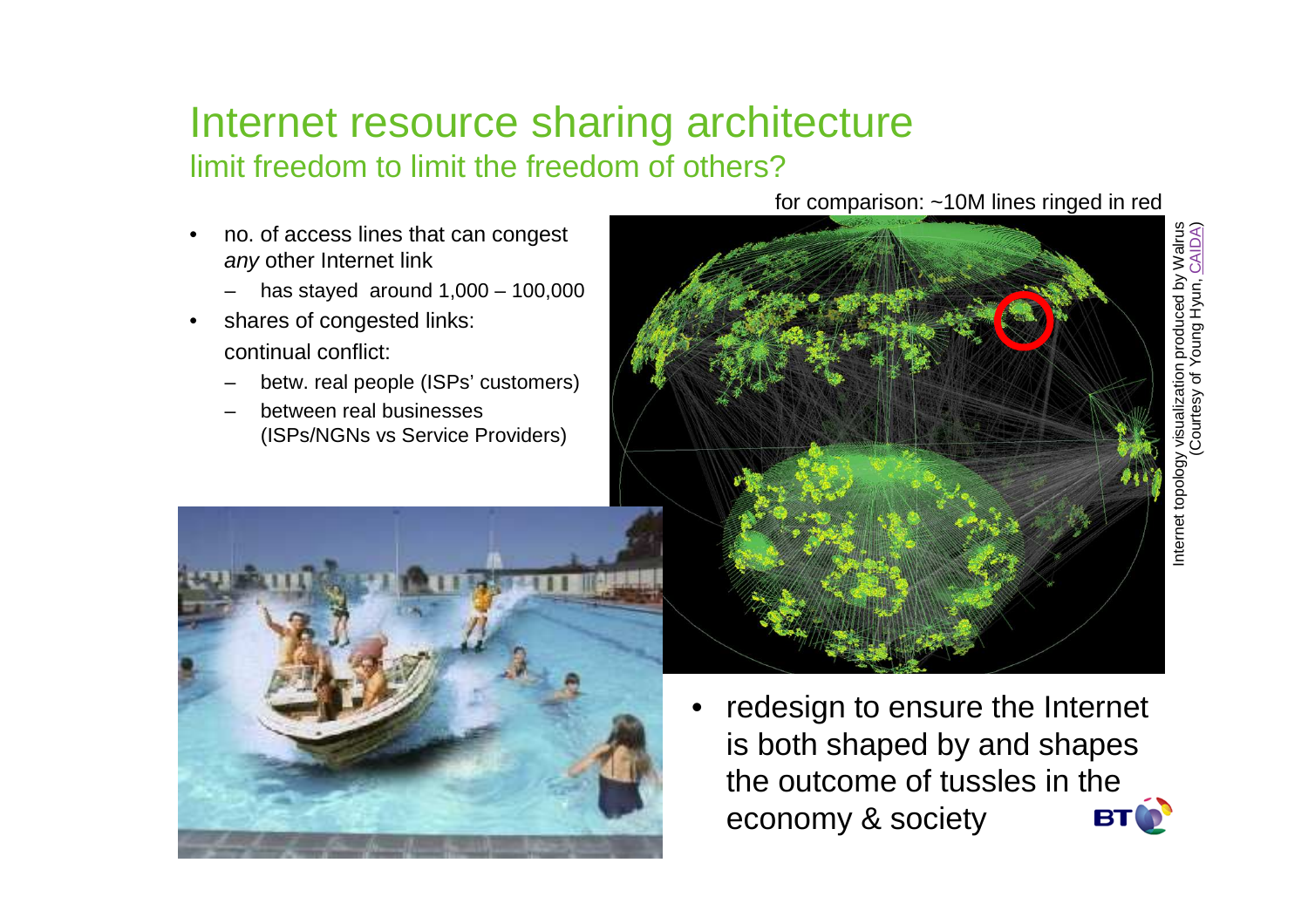#### Internet resource sharing architecture

# persistence in research (1997–2007) recent fruits

#### future

- • initial clean-sheet economic thinking (Mackie-Mason & Varian 1995) and economic network optimisation (Kelly 1997-98)
- designed socio-economic control hook into IP (2005-...)•
	- re-insertion of explicit congestion notification feedback (re-ECN)•
	- •using the last available bit in the header of every IP packet
	- •incrementally deployable
	- + added use of control hook to TCP to weight flows up or down
		- + huge simplification of Internet-wide admission control using this hook
			- based on Diffserv & pre-congestion notification (PCN)
- •dismantled unsubstantiated religious dogma (TCP-'fairness') (2006-...)
- now

next

- setting an aggressive agenda at the Internet standards body (the IETF) •to fix Internet resource sharing (2005-...)
	- new PCN working group chartered by IETF, Feb 2007
	- new unofficial re-ECN group supported by IETF, Mar 2007
- • maintaining pressure thru other industry bodies (2006-...)
	- impact on net neutrality debate
	- broadband investment incentives
	- next generation network interconnection contracts

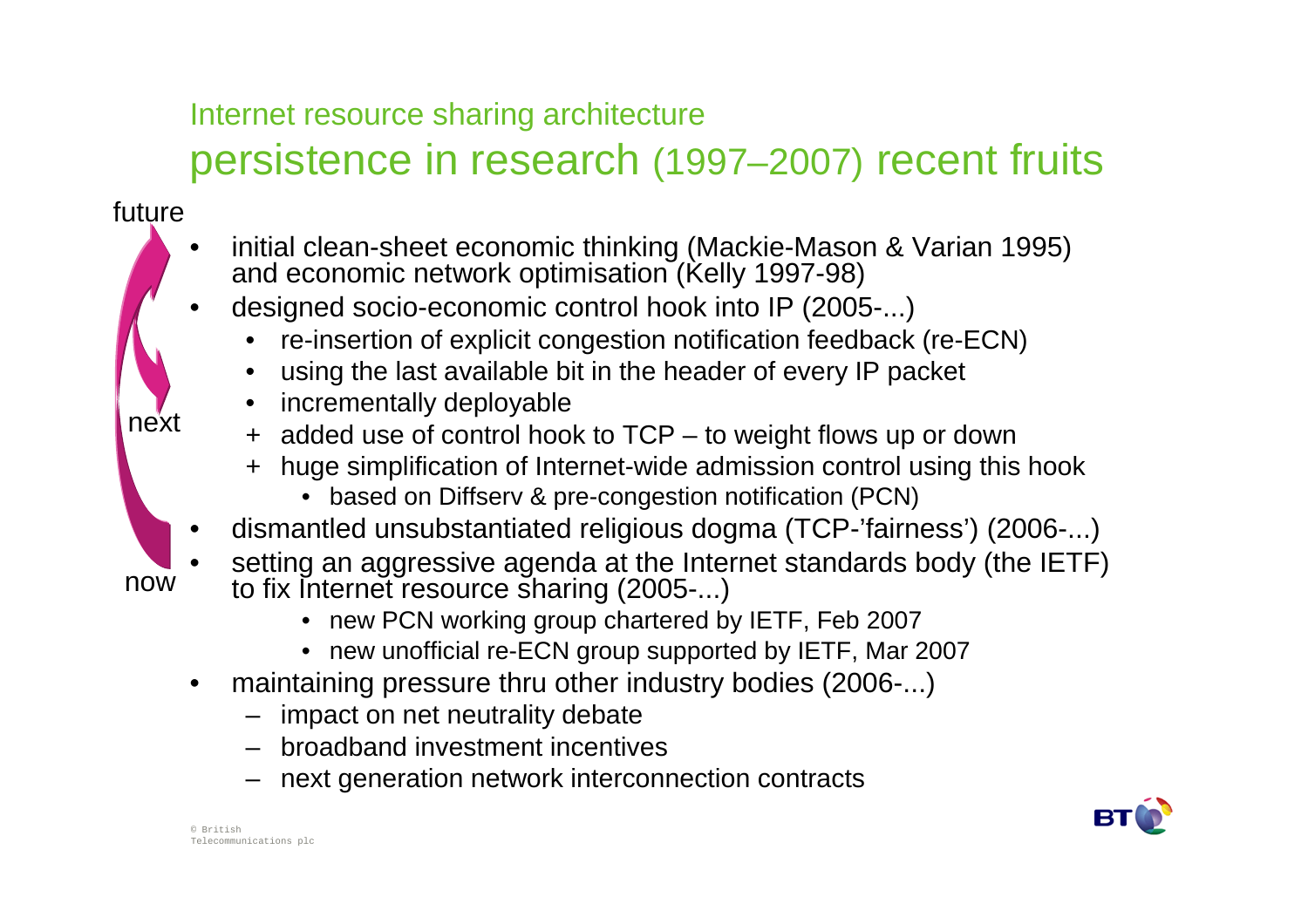#### new Internet resource sharing architectureexpected effects

• network Z can make neighbouring network B accountable for congestion B allows its users to cause in Z



- • enables full interconnection
	- conservative satellite, cellular, liberal ad hoc WiFi, campus
	- each can simply control its resource sharing

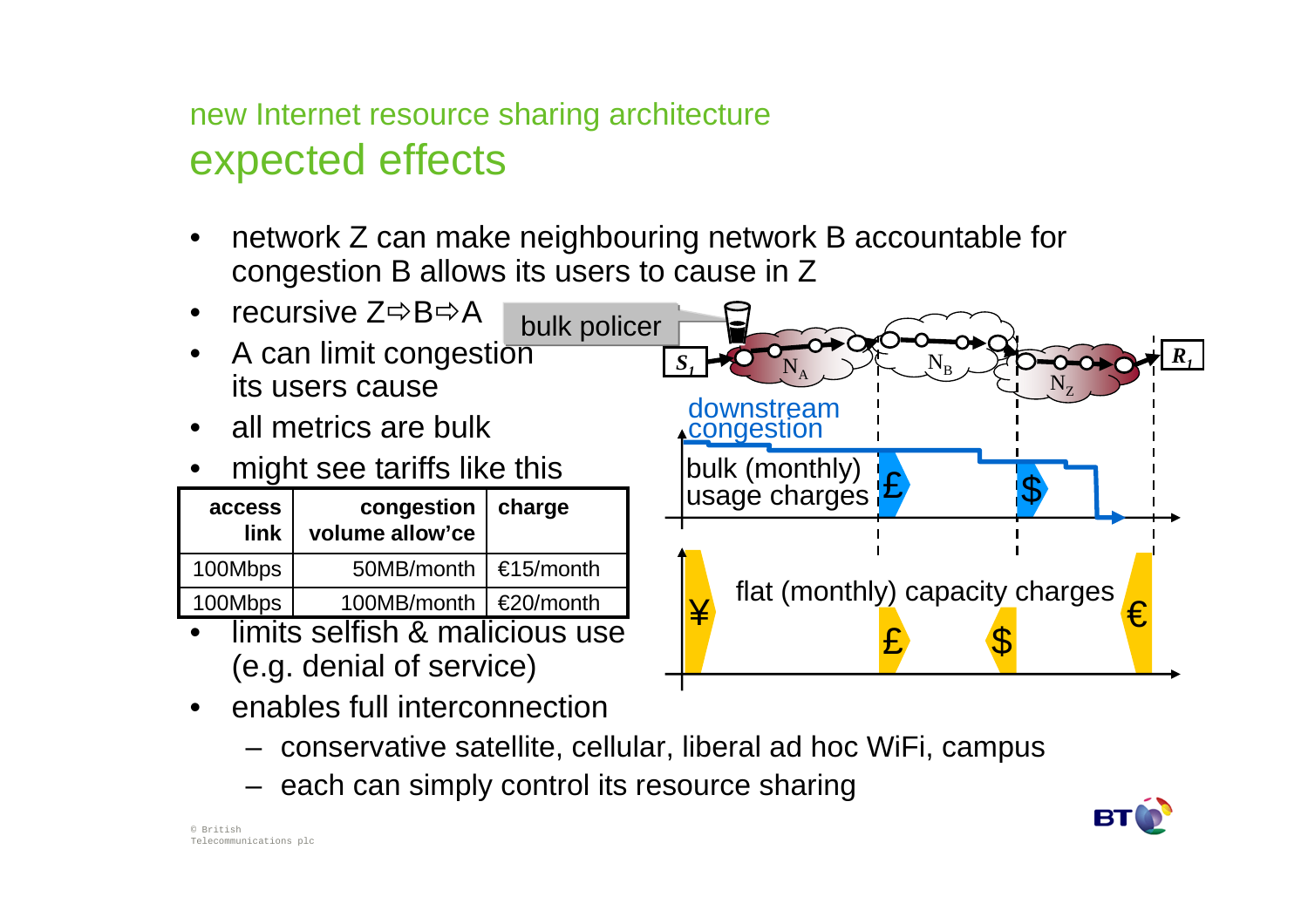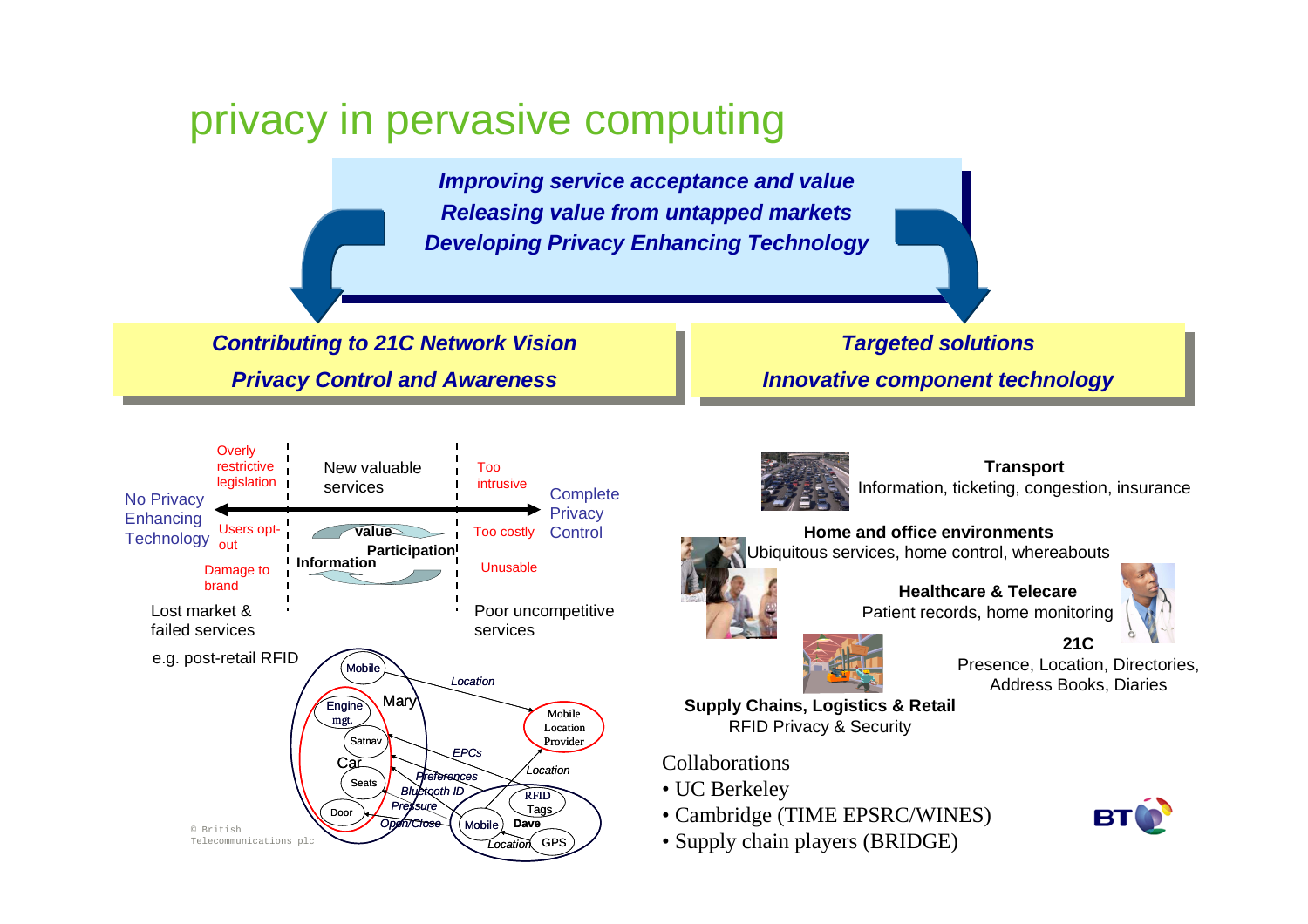## more info

- • new Internet resource sharing architecturere-feedback and re-ECN project: <www.cs.ucl.ac.uk/staff/B.Briscoe/projects/refb/> pre-congestion notification (PCN) Internet admission control<tools.ietf.org/wg/pcn>
- privacy in pervasive computing{ Dirk.Trossen | Andrea.2.Soppera | Trevor.Burbridge } @bt.com
- "The Implications of Pervasive Computing on Network Design"•<http://www.cs.ucl.ac.uk/staff/B.Briscoe/pubs.html#pervimp>
- Social & Economic Control of Networks<www.cs.ucl.ac.uk/staff/B.Briscoe>

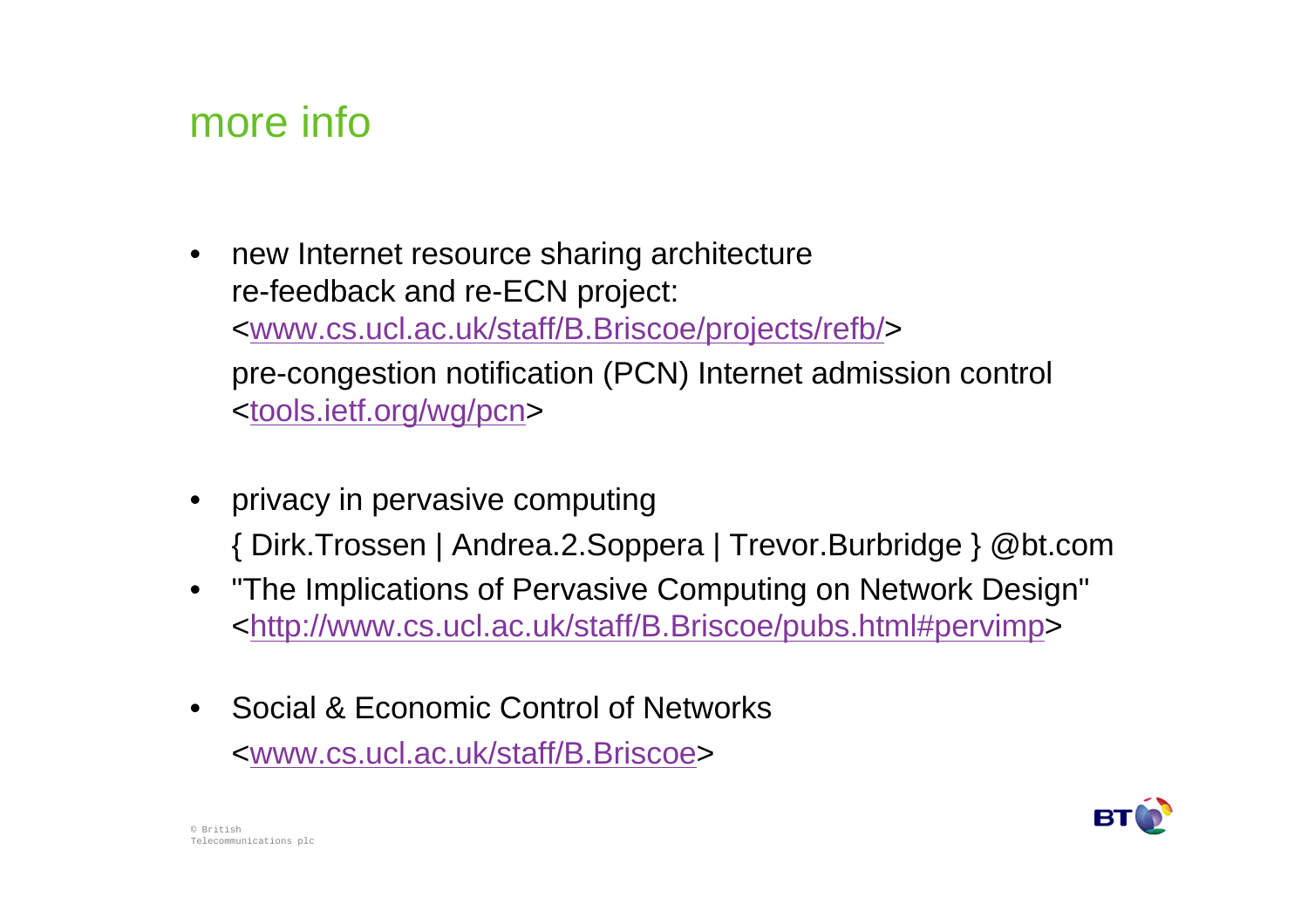

# Bringing it all together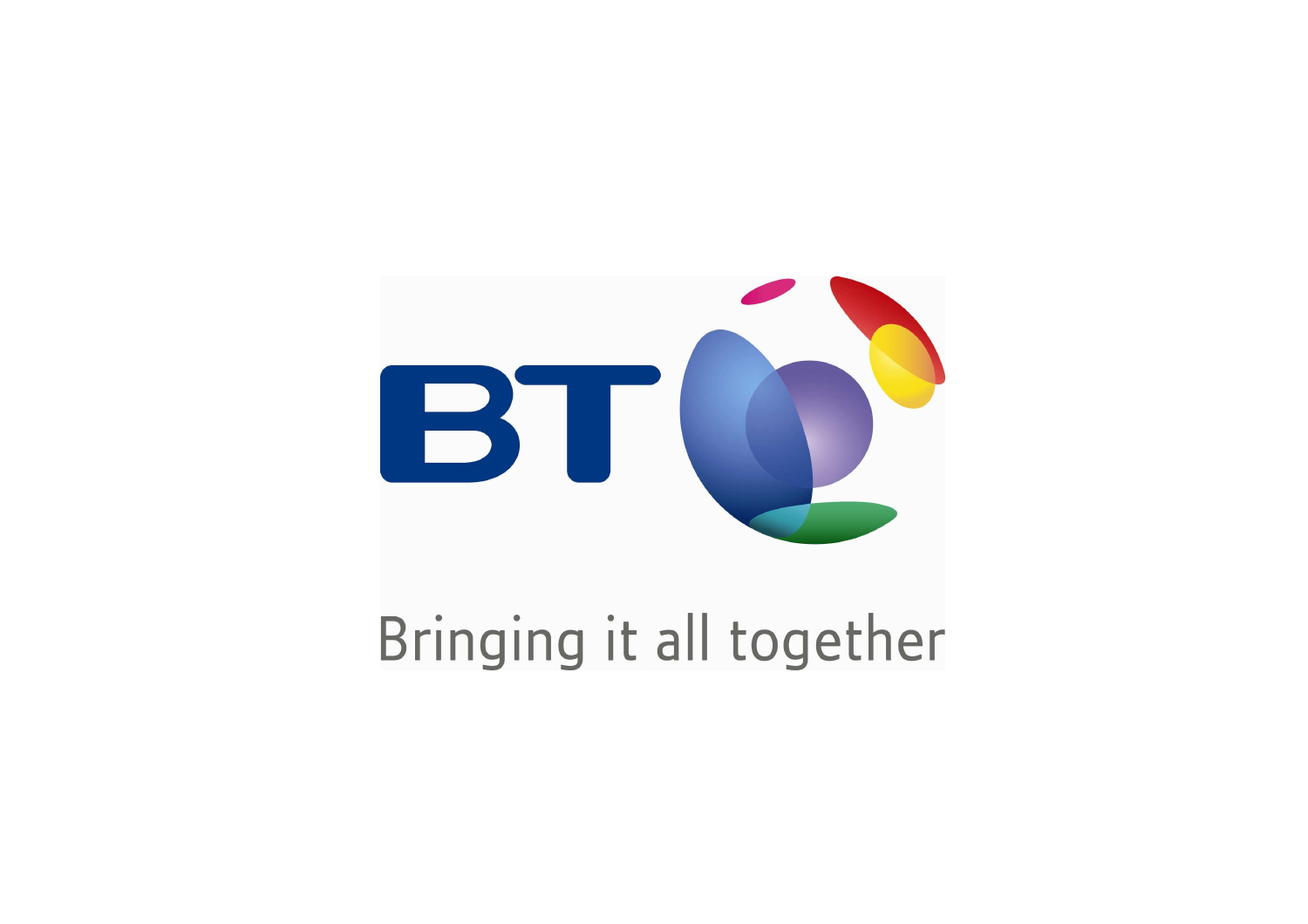### EU Information Society Technologies proposals"Future Internet" part of framework programme 7 call

- $\bullet$  EIFFEL
	- proposed Strategic Support Action (1 will get funded)
	- to co-ordinate EU Future Internet programme (also with US)
	- leading role from BT Networks Research Centre
	- EU funding decision imminent
- Trilogy: proposed 3yr EU Integrated Project €10M
	- a few will get funded (plus many small single focus projects)
	- unofficially told it has come top of review scores (100%)
	- small but perfectly formed :)
		- –top EU movers & shakers in Internet architecture